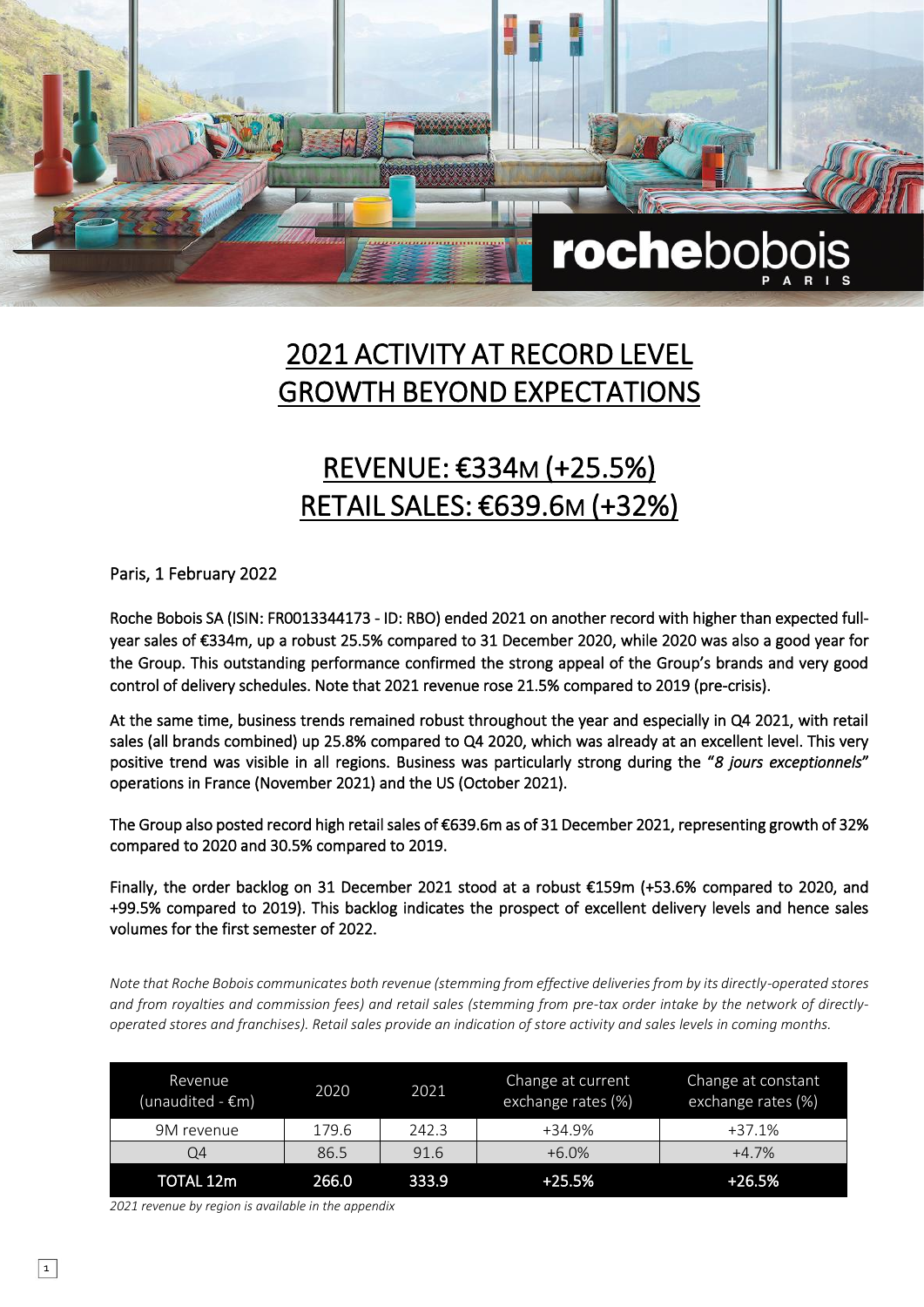#### Sharp growth in 2021 revenue in all regions

Q4 2021 revenue totalled €91.6m, up 6% on a current exchange rate basis (+4.7% on constant exchange rates) compared to €86.5m in Q4 2020, which was especially high after benefiting from a catch-up effect. Growth in Q4 2021 revenue was driven by North America (US/Canada), thanks to the excellent level of retail sales seen in previous months and a beneficial exchange rate during the quarter.

Over 2021 as a whole, Roche Bobois SA generated record revenue of €334m, up a hefty 25.5% relative to 2020 revenue (+26.5% constant exchange rates). This excellent performance was visible across all regions and especially France and the US.

- Roche Bobois in France generated revenue of €102.9m over 2021, a surge of 21.2% relative to 2020. This excellent performance reflected robust retail sales in the directly operated stores over the year and buoyant deliveries. 2021 revenue was up 22.1% compared to 31 December 2019.
- Revenue generated by the Cuir Center brand totalled €40.1m, up 12.3% relative to 31 December 2020 and 11.4% compared to 31 December 2019.
- North America (US and Canada) posted the highest growth over the year at 41.5% on a current exchange rate basis (+45.5% on a constant exchange rate basis with revenue of €101.3m, an outstanding performance. Note that 2021 revenue rose 29.3% compared to 2019.
- Europe (excluding France and the UK) generated revenue of €62.9m, up a clear 21.5% compared to 2020 and driven especially by Switzerland, Spain and Portugal. Note that 2021 revenue rose 25.5% compared to 2019.
- The UK posted revenue of  $E16.5m$ , up 9.9% on a current exchange rate basis (+6.3% on a constant exchange rate basis) compared to 2020.

#### Record retail sales at end-December 2021 (+32%)

The Group generated robust retail sales in Q4 2021 of €187.9m all brands combined, representing a surge of 25.8% relative to the already excellent performance seen in Q4 2020 and 35.4% compared to Q4 2019. The directly-operated stores outperformed the franchise stores with retail sales of €103.4m, up 29.0% compared to Q4 2020.

Note that in Q4 2021, the "*Les 8 jours exceptionnels"* promotional campaign was a clear success especially in France and the US. The directly-operated stores in France generated sales volume of €33.1m, or overall growth of 20.8% in Q4 2021 whereas sales volumes for the directly-operated stores in North America (US/Canada) reached €34.3m, up 43.4% relative to Q4 2020.

At the end of 2021, over the network as a whole (franchises included), sales volumes therefore totalled €639.6m, a record high for the Roche Bobois Group, compared with €484.5m in 2020, or growth of 32% (+30.5% compared to 2019). The directly-operated store network outperformed this growth, recording total sales volumes of €350, vs. €258.3m last year, up a considerable 35.4% (+37.7% compared to 2019).

Finally, the backlog of orders still to be shipped on 31 December 2021 stood at €159m, representing a massive 53.6% increase relative to 2020 (€103.5m) and 99% relative to the level in 2019. This robust order backlog implies an equivalent amount of sales to deliver and hence to book over the first months of 2022.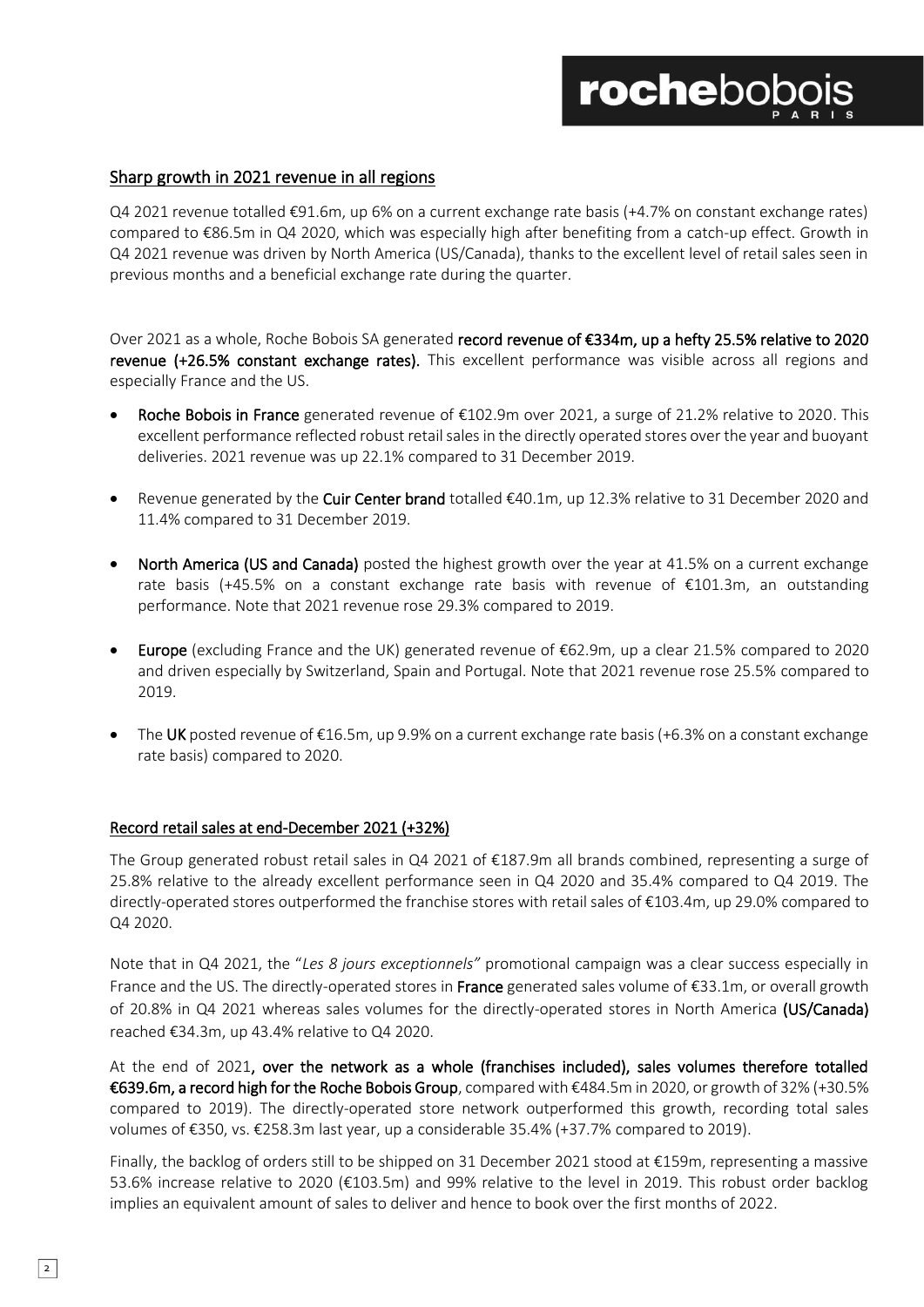## **rochebob**

#### Store-opening programme

At end-December 2021, Roche Bobois SA had 338 stores including 258 Roche Bobois stores (of which 107 directly operated and 151 franchises) and 80 Cuir Centers (including 21 directly operated and 59 franchises).

Over 2021, the Group undertook:

- six openings: two directly operated in Leeds (UK) and Monaco (France), and four under franchise including a third store in Marrakech (Morocco), two openings in China in Huzhou and Xi'an, and a Cuir Center in Niort (France).
- five closures: four franchises (Shenzhen in China, Mulhouse in France, Athens Alimos in Greece and Columbus Ohio in the US) and one directly-operated store (Lisbon in Portugal).
- five store transfers **(relocation)**: Barcelona (Spain), Cape Town (South Africa), Guangzhou (China), Shanghai (China) and Amiens (France).

For 2022, Roche Bobois SA is planning two directly-operated openings in the US in Q1 2022 (Sarasota, Florida and Palm Desert, California, work currently underway) and should realise two or three additional openings of directly-operated stores in North America and Europe over the year.

At the same time, the group is planning three particularly qualitative transfers during 2022, aimed at having premium locations in Milan (Italy), Madrid (Spain) and Boston (US).

2022 should also see the opening of 5-10 stores under franchise.

#### Surge in 2021 EBITDA and fresh growth in revenue expected in H1 2022

Strengthened by the excellent level of revenue generated in 2021, the Group confirmed its target for a surge in EBITDA over the year.

At the same time, given the high level of sales volumes and the backlog of orders still to deliver, the Group is confident in can post further revenue growth over H1 2022.

#### Next event: 2021 full-year earnings - Thursday 24 March 2022 before the market opens

#### **About Roche Bobois SA**

Roche Bobois SA is a French family business founded in 1960. The Group operates in 55 countries and has a network of 338 owned stores and franchises (at 31 December 2021) marketing its two brands: Roche Bobois, a high-end furniture brand with a strong international presence, and Cuir Center, positioned in the mid-range market segment with an essentially French customer base. Through its Roche Bobois brand, the Group embodies the *French Art de Vivre* whose presence can now be felt on the world stage, with original and bold creations from talented designers (Bruno Moinard, Jean Nouvel, Ora Ito, Sacha Lakic, Christophe Delcourt, Stephen Burks, Kenzo Takada, Bina Baitel...) and partnerships with fashion and haute couture houses. Roche Bobois is also a committed partner in the world of culture and the arts. Including franchises, these two brands posted 2021 retail sales of €639.5 million excluding VAT, to which Roche Bobois contributed €532.4 million and Cuir Center €107.1 million. Roche Bobois SA consolidated revenues came to €334 million in 2021.

For more information please visit **www.bourse-roche-bobois.com**

 $\overline{\phantom{a}}$ 

 $\overline{\phantom{a}}$ 

 $\overline{\phantom{a}}$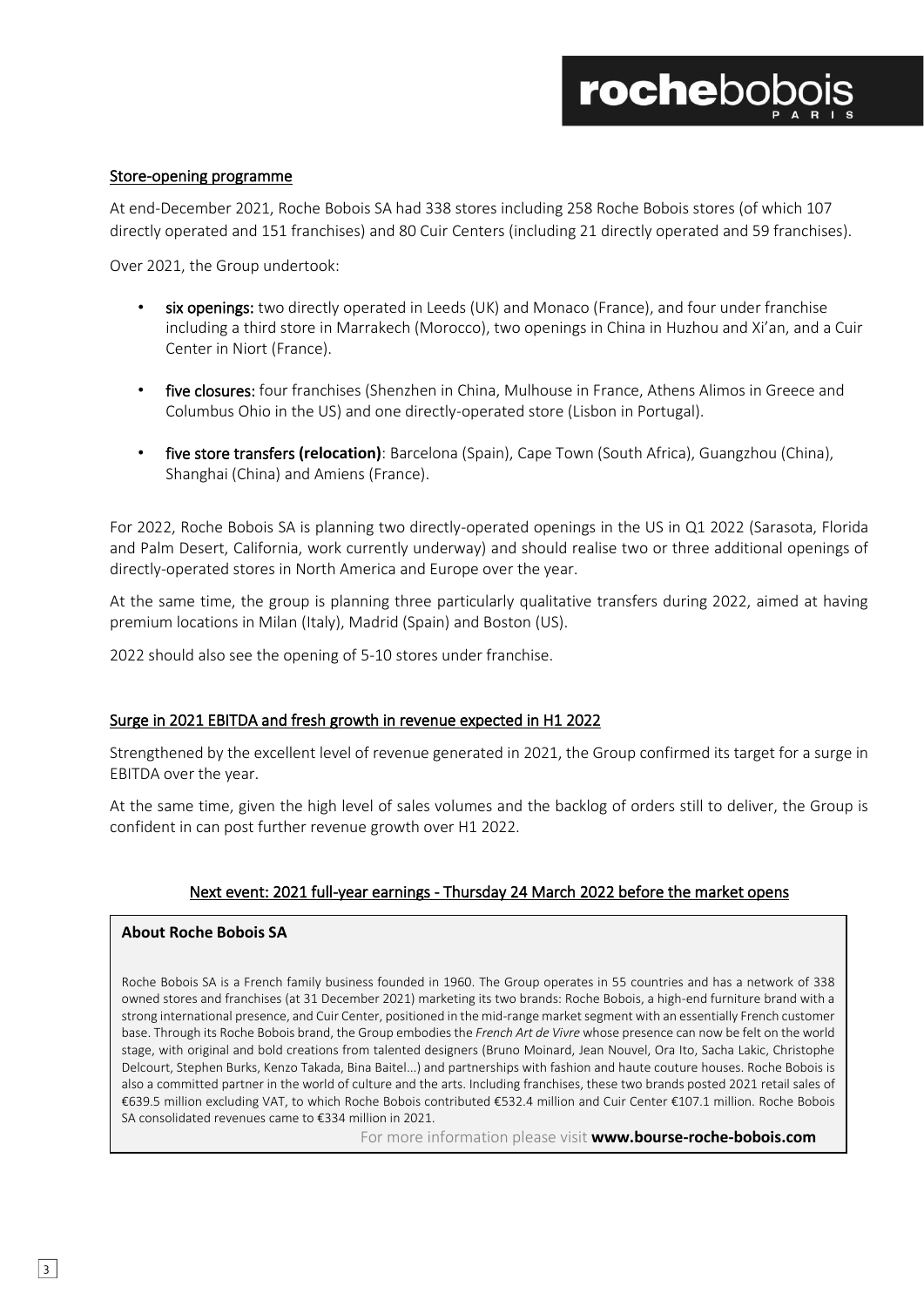# rochebobois

### CONTACT

Actus Finance – Anne-Pauline Petureaux Investor Relations Tel.: +33 (0)1 53 67 36 72 apetureaux@actus.fr Actus Finance – Serena BONI Press Relations Tel.: +33 (0)4 72 18 04 92 / [sboni@actus.fr](mailto:sboni@actus.fr)

### APPENDICES

| Revenue by region and by<br>brand (unaudited - $\epsilon$ m) | 2020  | 2021  | Change at current<br>exchange rates (%) | Change at constant<br>exchange rates (%) |
|--------------------------------------------------------------|-------|-------|-----------------------------------------|------------------------------------------|
| Roche Bobois France                                          | 84.9  | 102.9 | 21.2%                                   | 21.2%                                    |
| Roche Bobois USA/Canada                                      | 71.6  | 101.3 | 41.5                                    | 45.5                                     |
| Roche Bobois UK                                              | 15.0  | 16.5  | 9.9%                                    | 6.3%                                     |
| Roche Bobois Other Europe                                    | 51.7  | 62.9  | 21.5%                                   | 22.0%                                    |
| Roche Bobois Other (overseas)                                | 4.3   | 6.7   | 57.3%                                   | 56.7%                                    |
| Cuir Center                                                  | 35.7  | 40.1  | 12.3%                                   | 12.3%                                    |
| Corporate                                                    | 2.9   | 3.6   | 26.5%                                   | 26.5%                                    |
| TOTAL                                                        | 266.0 | 333.9 | 25.5%                                   | 26.5%                                    |

#### Reconciliation between Retail sales/Revenue (€m)

| H1 2021 retail sales                    | 639.6    |  |
|-----------------------------------------|----------|--|
| Franchise retail sales                  | $-289.7$ |  |
| Retail sales of associates              | $-1.5$   |  |
| Impact of pace of orders and deliveries | $-55.5$  |  |
| Royalties                               | $+13.3$  |  |
| Other services provided                 | $+27.7$  |  |
| Consolidated 2021-month 2021 sales      | 333.9    |  |

#### Forward-looking statements

This press release contains forward-looking statements. These statements do not constitute guarantees regarding the future performance of ROCHE BOBOIS. This forward-looking information covers the future outlook, growth and commercial strategy of ROCHE BOBOIS and is based on the analysis of future result forecasts and estimates of amounts that cannot yet be determined. By nature, forward-looking information involves risks and uncertainties, as it relates to events and depends on circumstances that may or may not occur in the future. ROCHE BOBOIS draws your attention to the fact that forward-looking statements provide no guarantee of future performance and that its actual financial position, results and cash flow, as well as changes in the sector in which ROCHE BOBOIS operates, may differ significantly from those proposed or suggested by the forward-looking statements contained in this document. Moreover, even if ROCHE BOBOIS' financial position, results, cash flow and changes in the sector in which ROCHE BOBOIS operates were to be in accordance with the forward-looking information contained in this document, these results or changes may not be a reliable indicator of ROCHE BOBOIS' future results or developments. A description of events that could have a material adverse impact on ROCHE BOBOIS' business, financial position or results, or on its ability to achieve its targets, is given in Chapter 4 "Risk Factors" of the Base Document.